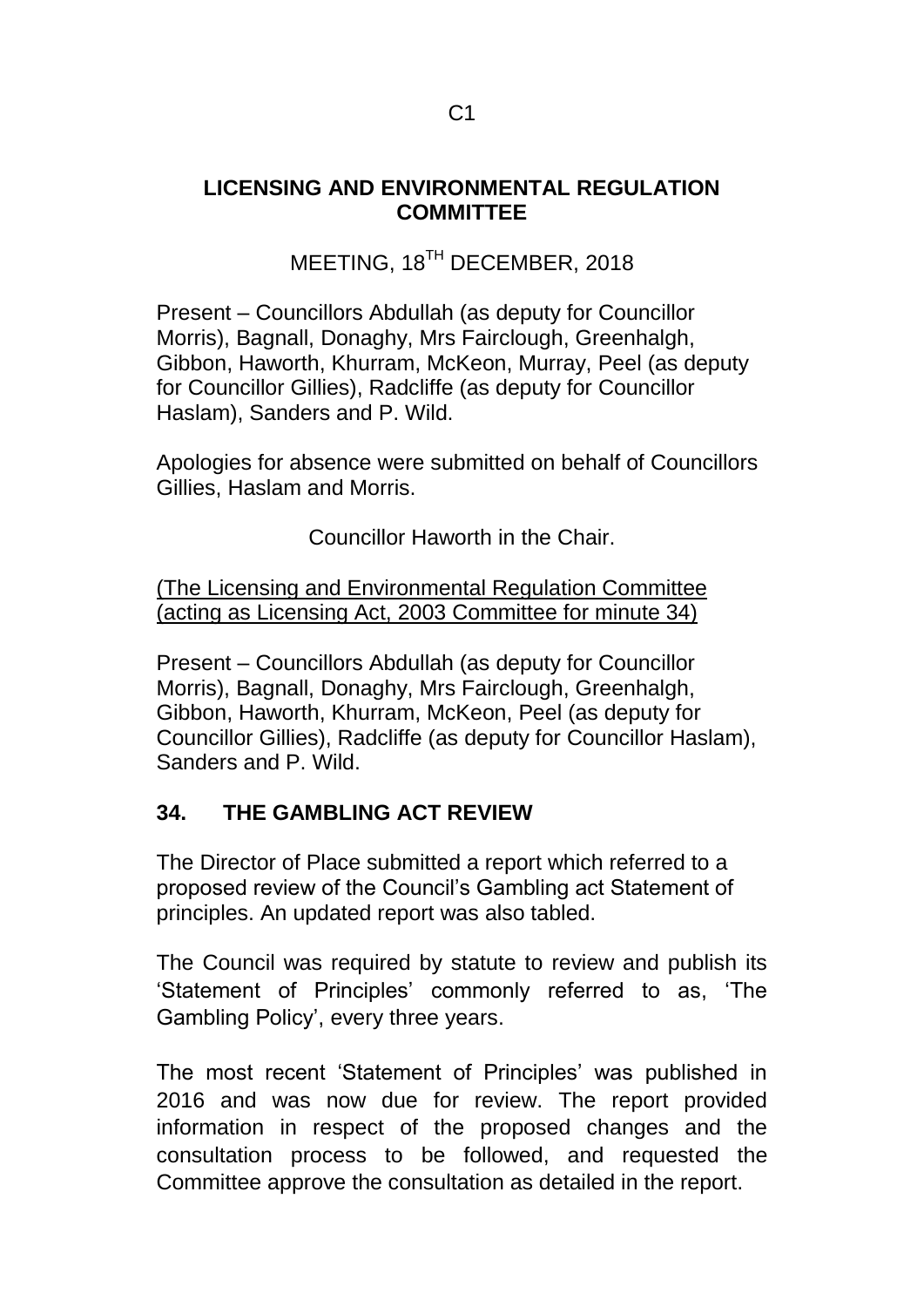The report also requested the Committee approve an increase in the premises licence fees, from the current level of 55% of the statutory maximum to the maximum. This was to address the current under recovery in terms of costs associated with providing the licensing function in respect of gambling.

It was moved by Councillor Peel and seconded by Councillor Bagnall -That approval be given to the draft Statement of Principles for the purposes of consultation and an increase in Gambling Act licence fees as, detailed in the report

For the Motion, viz-

Councillors Donaghy, Peel, Khurram, McKeon, Abdullah, Mrs. Fairclough, Greenhalgh, Radcliffe, P. Wild, Bagnall, Gibbon and Sanders

Against the Motion, Viz -

Councillor Haworth

Abstain, viz - 0

Whereupon the motion was declared carried.

(Councillor Murray heretook the Chair)

# **35. EXCLUSION OF PRESS AND PUBLIC**

Resolved – That, under Section (100(A)(4) of the Local Government Act 1972, the public be excluded from the meeting for the following items of business on the grounds that they involve the likely disclosure of exempt information as specified in paragraph 3 (financial and business affairs) of Part 1 of Schedule 12A to the Act; and that it be deemed that, in all the circumstances of the case, the public interest in its exemption outweighs the public interest in its disclosure.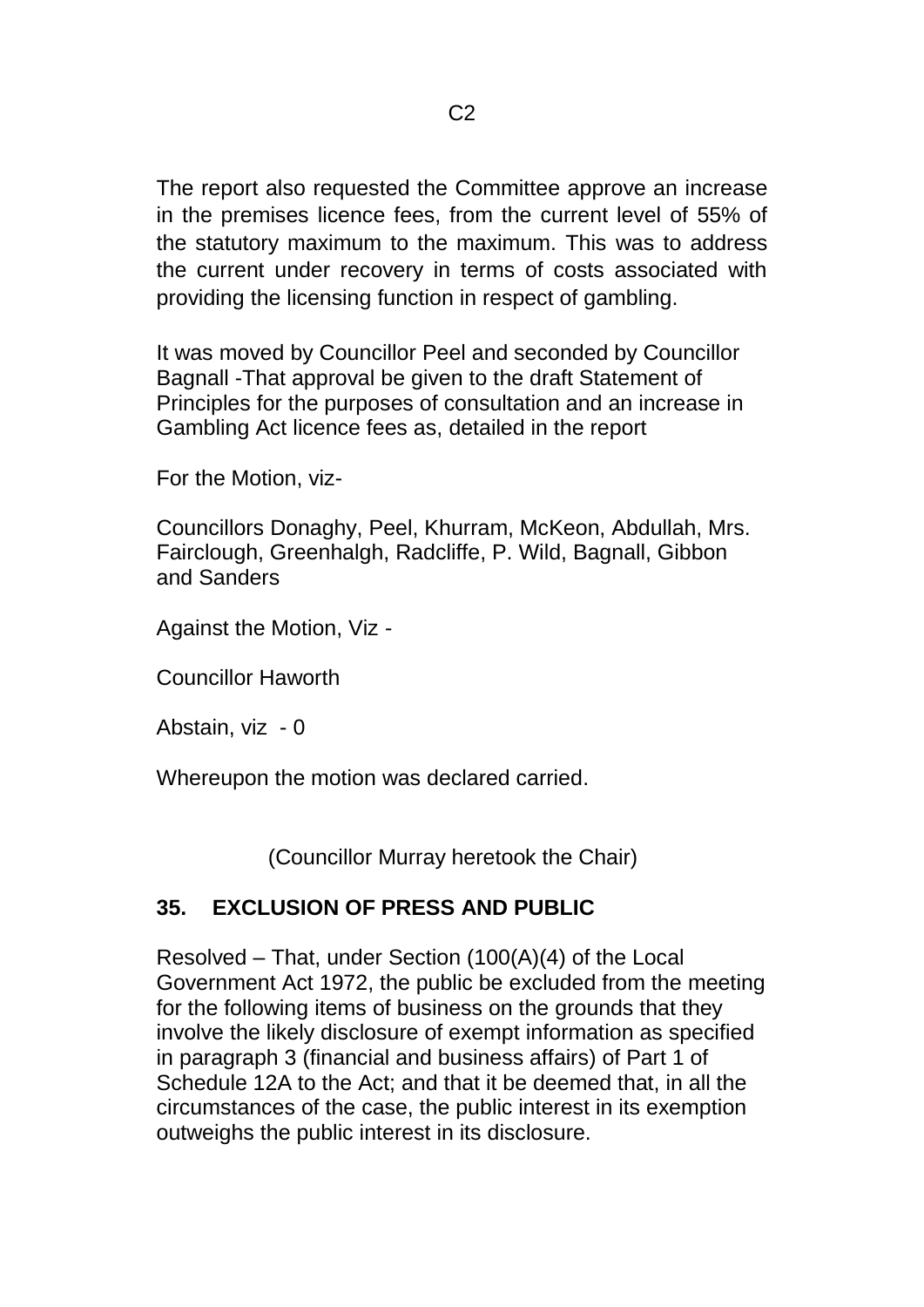#### **36. APPLICATION FOR A LICENCE TO DRIVE A PRIVATE HIRE VEHICLE LER/46/18**

The Director of Place submitted a report which gave details of an application which had been received to drive a private hire vehicle and where the applicant had a previous misconduct matter.

The report outlined the full details of the misconduct matter by the applicant.

The applicant attended the meeting and provided verbal evidence.

The Committee also heard evidence from the Licensing Officer.

It was moved by Councillor Donaghy and seconded by Councillor P. Wild that the licence to drive a private hire driver be granted, subject to the standard conditions as set out in the report.

For the Motion, viz-

Councillors Donaghy, Peel, Haworth, Khurram, McKeon, Murray, Abdullah, Mrs. Fairclough, Greenhalgh, Radcliffe, P. Wild, Bagnall, Gibbon and Sanders

Against the Motion, Viz - 0

**Councillors** 

Abstain, Viz - 0

Whereupon the motion was declared carried.

## **37. APPLICATION FOR A LICENCE TO DRIVE A PRIVATE HIRE VEHICLE LER/47/18**

The Director of Place submitted a report which gave details of an application which had been received to drive a private hire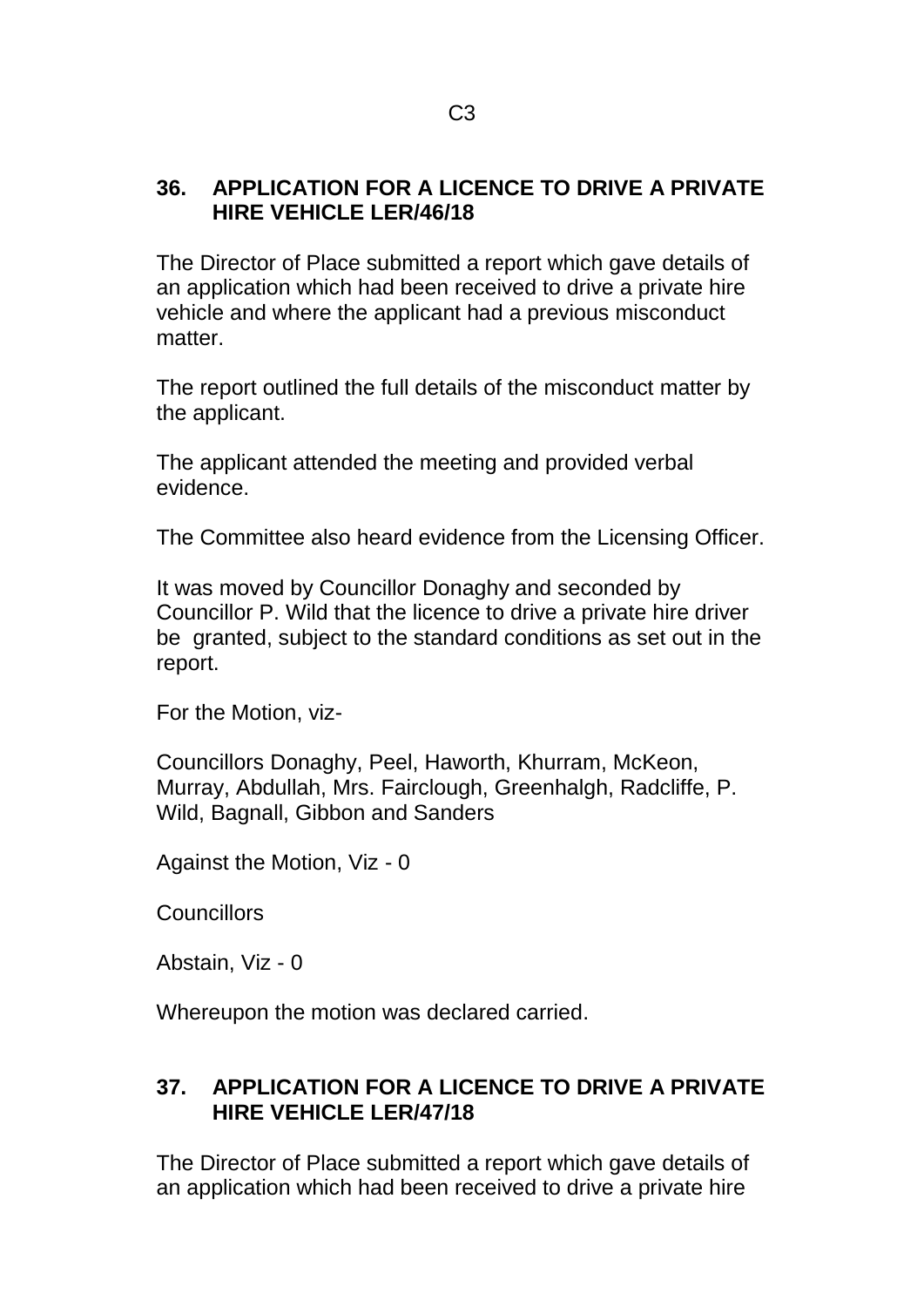vehicle and where the applicant had a previous misconduct matter

The report outlined the full details of the misconduct matter by the applicant.

The applicant attended the meeting and provided verbal evidence.

The Committee also heard evidence from the Licensing Officer.

It was moved by Councillor McKeon and seconded by Councillor Peel that the licence to drive a private hire driver be granted, subject to the standard conditions as detailed in the report.

For the Motion, viz-

Councillors Donaghy, Peel, Haworth, Khurram, McKeon, Murray, Abdullah, Mrs. Fairclough, Greenhalgh, Radcliffe, P. Wild, Bagnall, Gibbon and Sanders

Against the Motion, Viz - 0

Abstain, Viz -0

Whereupon the motion was declared carried.

#### **38. APPLICATION FOR A LICENCE TO DRIVE A PRIVATE HIRE VEHICLE LER/48/18**

The Director of Place submitted a report which gave details of an application which had been received to drive a private hire vehicle and where the applicant had a previous misconduct matter

The report outlined the full details of the misconduct matter by the applicant.

The applicant attended the meeting and provided verbal evidence.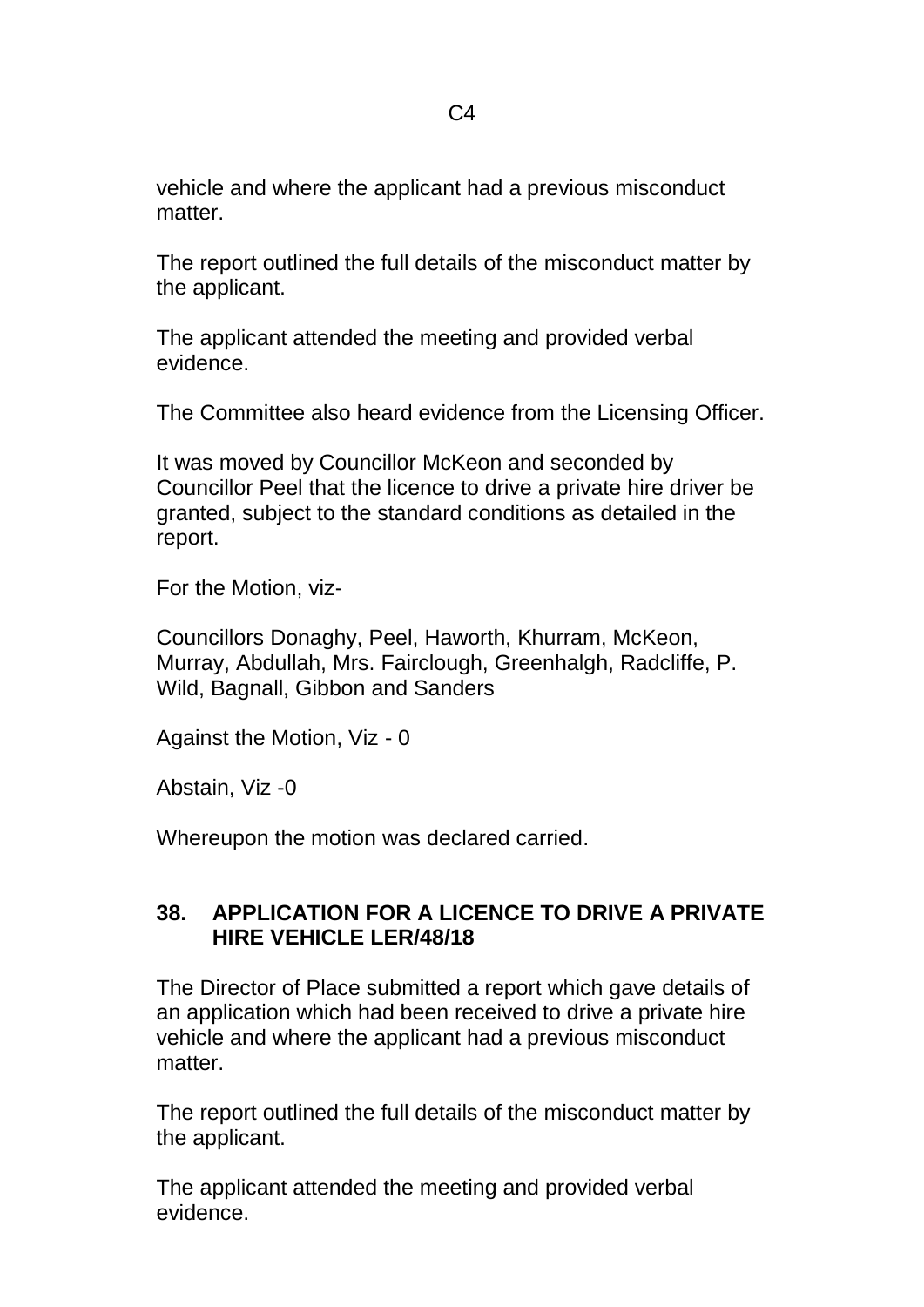The Committee also heard evidence from the Licensing Officer.

It was moved by Councillor Donaghy and seconded by Councillor McKeon that the licence to drive a private hire driver be granted.

An amendment was moved by Councillor Peel and Seconded by Councillor Greenhalgh that the application be refused.

For the Motion, viz-

Councillors Peel, Murray, Greenhalgh, Radcliffe, P. Wild, Bagnall, Gibbon and Sanders.

Against the Motion, Viz -

Councillors Donaghy, Haworth, Khurram, McKeon, Abdullah and Mrs Fairclough.

Abstain, Viz - 0

Whereupon the motion was declared carried and it became the substantive motion.

For the Motion, viz-

Councillors Peel, Murray, Greenhalgh, Radcliffe, P. Wild, Bagnall, Gibbon and Sanders.

Against the Motion, Viz -

Councillors Donaghy, Haworth, Khurram, McKeon, Abdullah and Mrs Fairclough.

Abstain, Viz - 0

Whereupon the motion was declared carried and it was specifically resolved -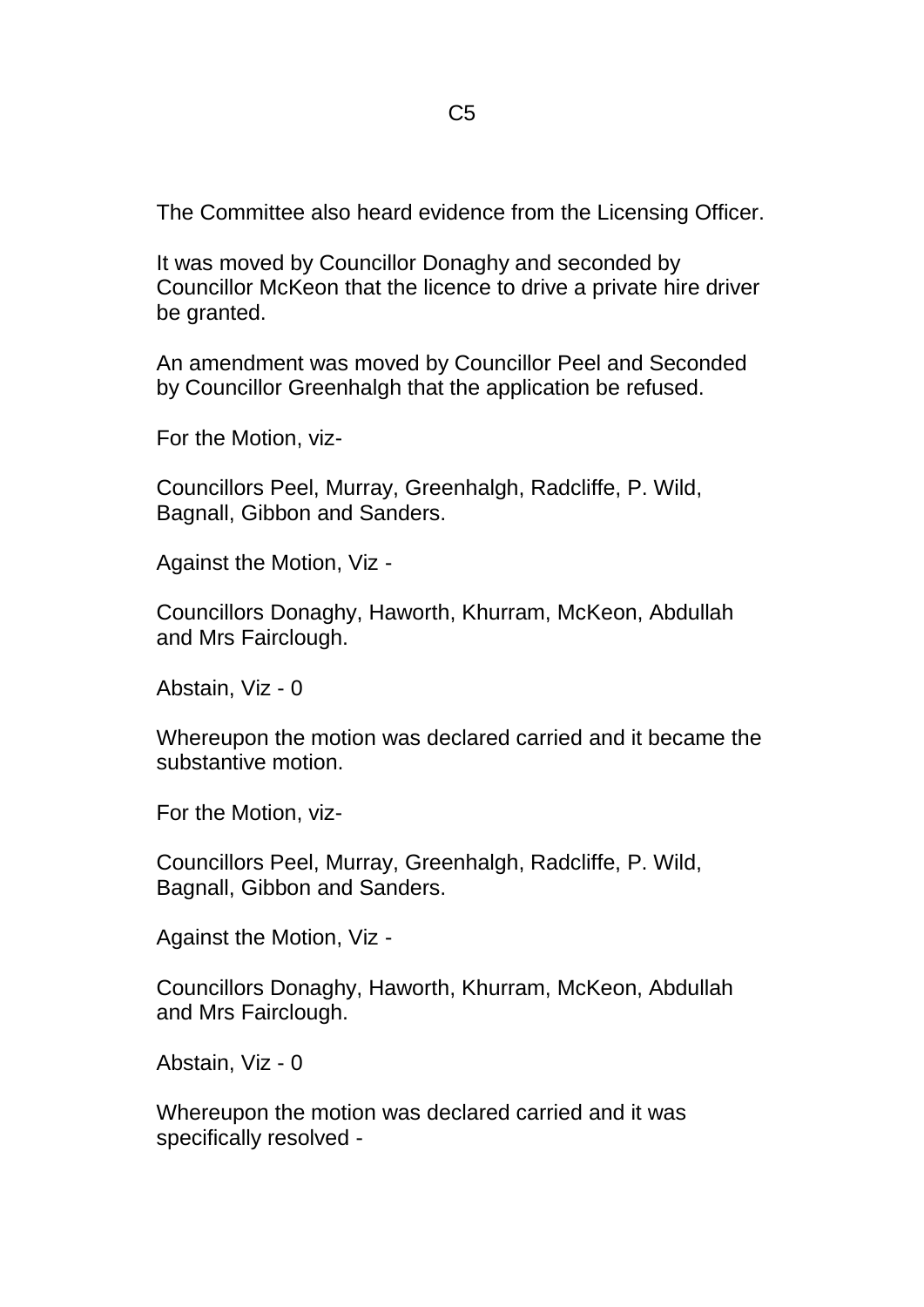That the licence to drive a private hire vehicle be refused on the basis that the Committee are not satisfied that the applicant is a fit and proper person to hold a licence.

Following consideration of all the evidence, the Committee noted the applicant did not declare his convictions on his application form. Drivers are in a position of trust and have a duty to conduct themselves in a lawful and professional manner at all times.

The Committee also took account of the following –

- the applicant did not declare the convictions on his application form and ticked to confirm that he had no convictions or cautions which the Committee found, on balance, was due to dishonesty; and

Members of the public, the elderly, infirm and children or vulnerable adults entrust their personal safety and wellbeing to private hire drivers whenever they take a journey. Passengers often travel alone and are vulnerable to inappropriate behaviour.

The Committee's primary duty is of concern for the safety and wellbeing of the public.

There is therefore reasonable cause to refuse to grant the private hire drivers licence.

## **39. APPLICATION FOR A LICENCE TO DRIVE A PRIVATE HIRE VEHICLE LER/49/18**

The Director of Place submitted a report which gave details of an application which had been received to drive a private hire vehicle and where the applicant had a previous misconduct matter

The report outlined the full details of the misconduct matter by the applicant.

The applicant and his representative attended the meeting and provided verbal evidence.